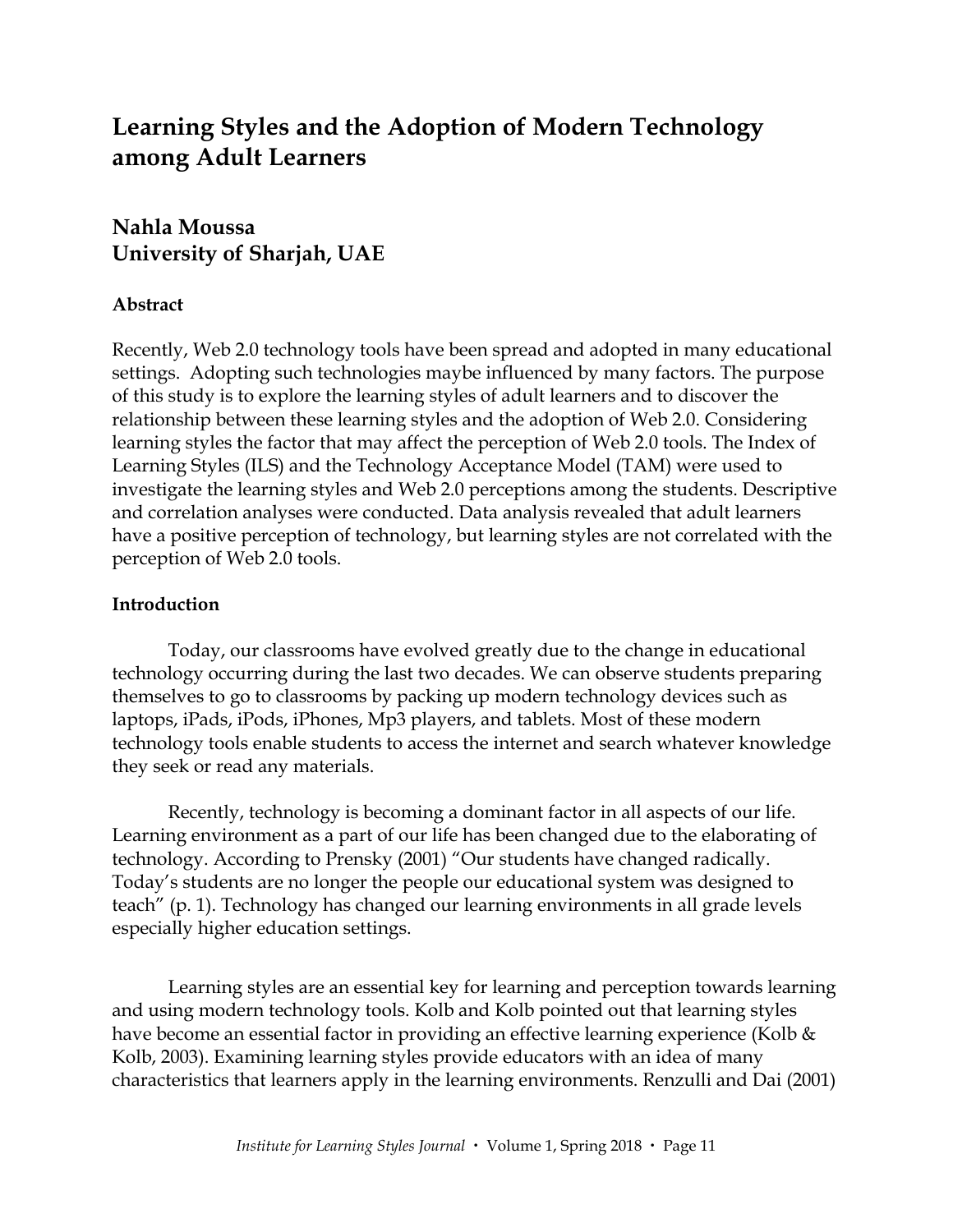stated that "research on learning styles aids educators to examine the matter of "what are characteristics ways one approach on learning tasks" (p. 34).

According to Dunn and Dunn (1998), research and identification of learning styles were a major component in the field of education. Cassidy (2004) stated that "one concept in particular which has provided some valuable insights into learning in both academic and other settings is learning styles" (p. 420).

## **Problem Statement**

This study was designed to explore the different learning styles of adult learners in the higher education settings and their perceptions of modern technologies in the learning situations. The study also aimed to examine whether there is any correlation between the learners' learning styles and their perceptions of modern technologies. The following research questions were used in this study:

- 1. What are the students' learning styles preferences, as measured by the Index of Learning Styles?
- 2. What are the students' scores, as measured by Technology Acceptance Model?
- 3. What is the relationship between the students' learning styles preferences, as measured by the Index of Learning Styles, and scores, as measured by Technology Acceptance Model?

# **Literature Review**

Today, we live in a technology era where technology tools are used in many learning settings. Technology has changed the way we learn. It has brought many different features to our learning environments in all grade levels. Recently, educators face many challenges such as the adoption of the rapidly increasing new technologies in higher education institutions for teaching and learning. The emergence of the internet or the World Wide Web (WWW) had a great influence on the education system throughout the world. According to Shaohua and Peilin (2008),Web 2.0 is the "second wave of the World Wide Web… that allows individuals to publish, collaborate and share experiences with other similar individuals or groups" (p. 1121). Reviewing the history of Web 2.0 tools, we can find that the term Web 2.0 was first created by Tim O'Reilly (2005), who coined the term Web 2.0 as a part of the new modern generation of interactive web-based services that used for instructional design and enhancing learning processes in the education fields through allowing users to create content independently. These technologies allow users to communicate, interact, and engage in discussions with different users around the globe.

There are many applications of Web-based services that generally demonstrate the foundations of the Web 2.0 concept, and they are already being used to a certain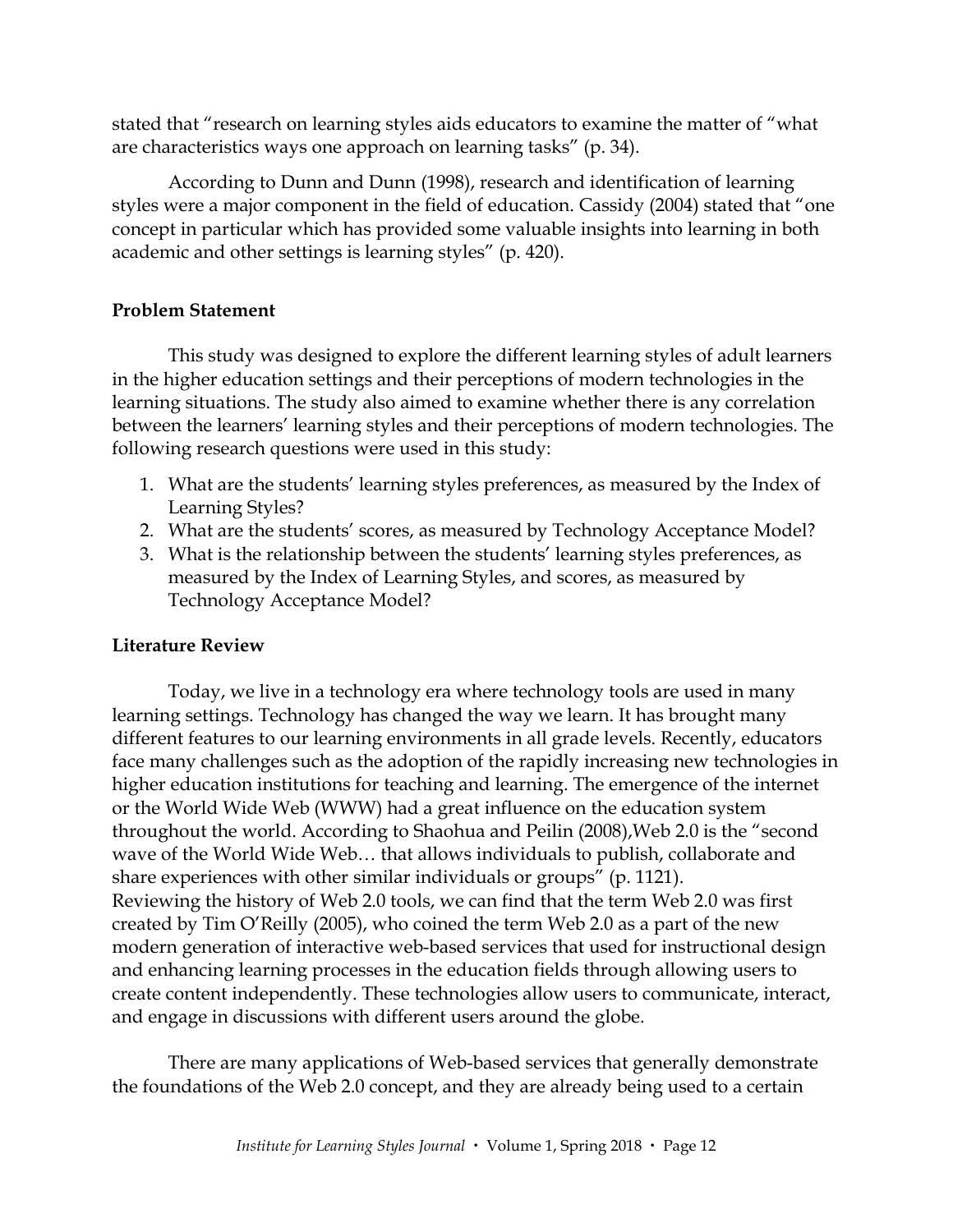extent in education. Many of these tools are free and work to enhance basic skills such as communication, collaboration, creativity, and global knowledge. These applications include Voicethread, Wordle, Glogster, Prezi, Padlet, and social media tools such as Facebook, Twitter, Youtube, Google+, blogs, wikis, podcasting, and content syndication (Sheninger, 2014).

## **The Importance of Web 2.0 in Higher Education**

Integration of Web 2.0 technology tools in higher education settings allows instructors to apply the Web 2.0 tools to support technological skill development and problem solving related to learning and teaching processes. Hemmi, Bayne, and Land (2009) argued that "the technology infrastructure of Web 2.0 and its associated applications provide the higher education community with authoring and communitybuilding capabilities, the pedagogical implications of which are still largely unexplored" (p. 19). Chuang (2004), stated that "the major concerns in educational technology have moved away from hardware- and software-related issues; instructional strategies, professional development, and continuity of administrative support have emerged as the new issues" (p. 1). Adoption of the rapidly increasing new technologies in higher education settings is considered one of the basic challenges facing educators today.

Over the years, researchers have investigated the factors that influence the acceptance of computer technology, so their efforts and dedicated research have produced several models that have been developed and used to examine and understand technology perceptions. These models include the *theory of reasoned action* (TRA) (Ajzen & Fishbein, 1980; Fishbein & Ajzen, 1975), the *theory of planned behavior*  (TPB) (Ajzen, 1991; Mathieson, 1991), and the *technology acceptance model* (TAM) (Davis, 1989; Davis, Bagozzi & Warshaw, 1989). However, the *technology acceptance model* (TAM) has received the most focus of recent research as a method to understand the relationship between user's perceptions (such as perceived usefulness (PU) and perceived ease of use (PEOU) of technologies) and usage behavior intention (BI).

Although institutions provide benefits and investments in integrating technology into education, many technology options have been underutilized or totally abandoned due to limited user acceptance (Liu, Liao & Pratt, 2009; Park, 2009; Teo, 2009). As a result, there is a demand for effective learning and teaching opportunities, which can be considered both a challenge, and an opportunity for the educational system (Foot, 2000).

# **Learning Styles and Technology**

Since learning styles clarify the learning differences between learners they can aid instructors in designing instructions effectively to meet the variety of learning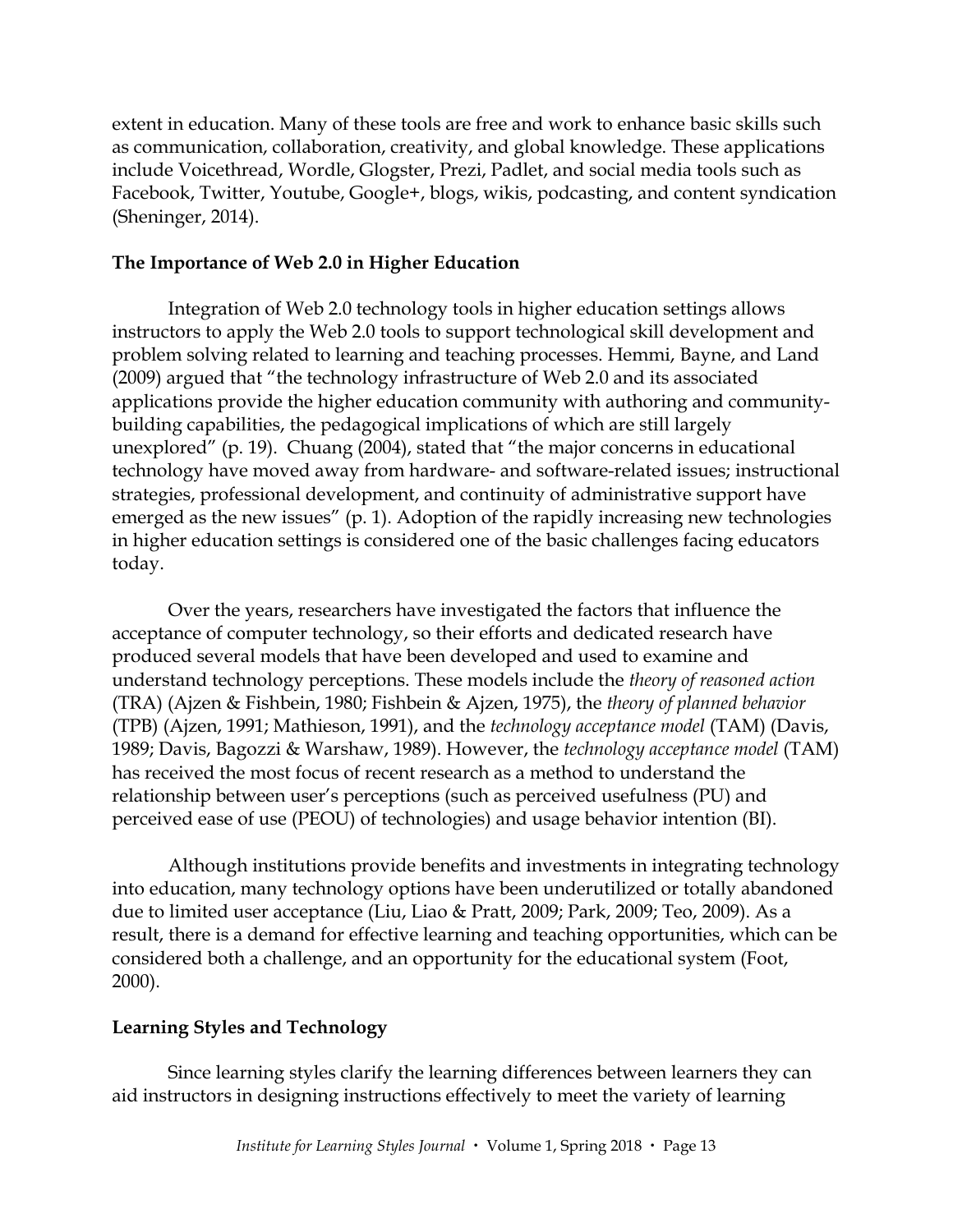preferences (Akdemir & Koszalka, 2008). Learning styles as a field of research and study has many beneficial implementations for both the learner and educator (Moussa, 2014). Therefore, investigating students' learning styles can help instructors to develop an appropriate instruction design for their learners (Smith & Dalton, 2005).

The term "learning styles" can be understood simply as the verity of techniques preferred by students to help them perceive and process information and interact with the learning environment (Moussa, 2014). Learning styles can also, be defined as individual's general preference towards specific learning approach (Keefe & Ferrell, 1990; Robotham, 1999). This means learners favor one learning style over others. If educators aim to produce effective learning, they should work on integrating students' learning styles with educational technology tools.

#### **Web 2.0 and Learning Theories**

Since the emergence of Web 2.0 tools, they have been widely used in different educational settings. Examining the literature of modern technology and learning theories, advanced new technology was found to be related to many learning theories. Hackney et al. (2003) suggested that educational services should be "continually linked with clients' needs and this is best done through systematic needs assessments and service evaluations" (p. 3), which may concern about a thorough investigation of students' specific educational requirements, learning preferences, and need for guidance with particular instructional methods. The individual needs should be in the center point of education as well as all human communications and interactions (Hackney et al., 2003).

According to Enonbun (2010), constructivism learning theory is related to the new age of information and knowledge, because the World Wide Web enables learners to access tons of information and to be self-directed learners. Web 2.0 technologies have been used in education in many forms, including broadcast style of teaching which uses web pages or delivers the content through visual learning environment (VLE), or uses discussion boards and chat to develop communication to specific groups. One of the advantages that makes Web 2.0 tools a significant technology in the educational settings is that they are easy to use and seem to be familiar to both students and staff. Even if today's students are digital natives who perceive and manage information in a different way than their ancestors (Prensky, 2001).

#### **Methods**

This study aimed to explore the learning styles of adult learners and their perception of modern technology tools (Web 2.0) and the relationship between these learning styles and the technology tools (Web 2.0) at a Southeastern University in U.S.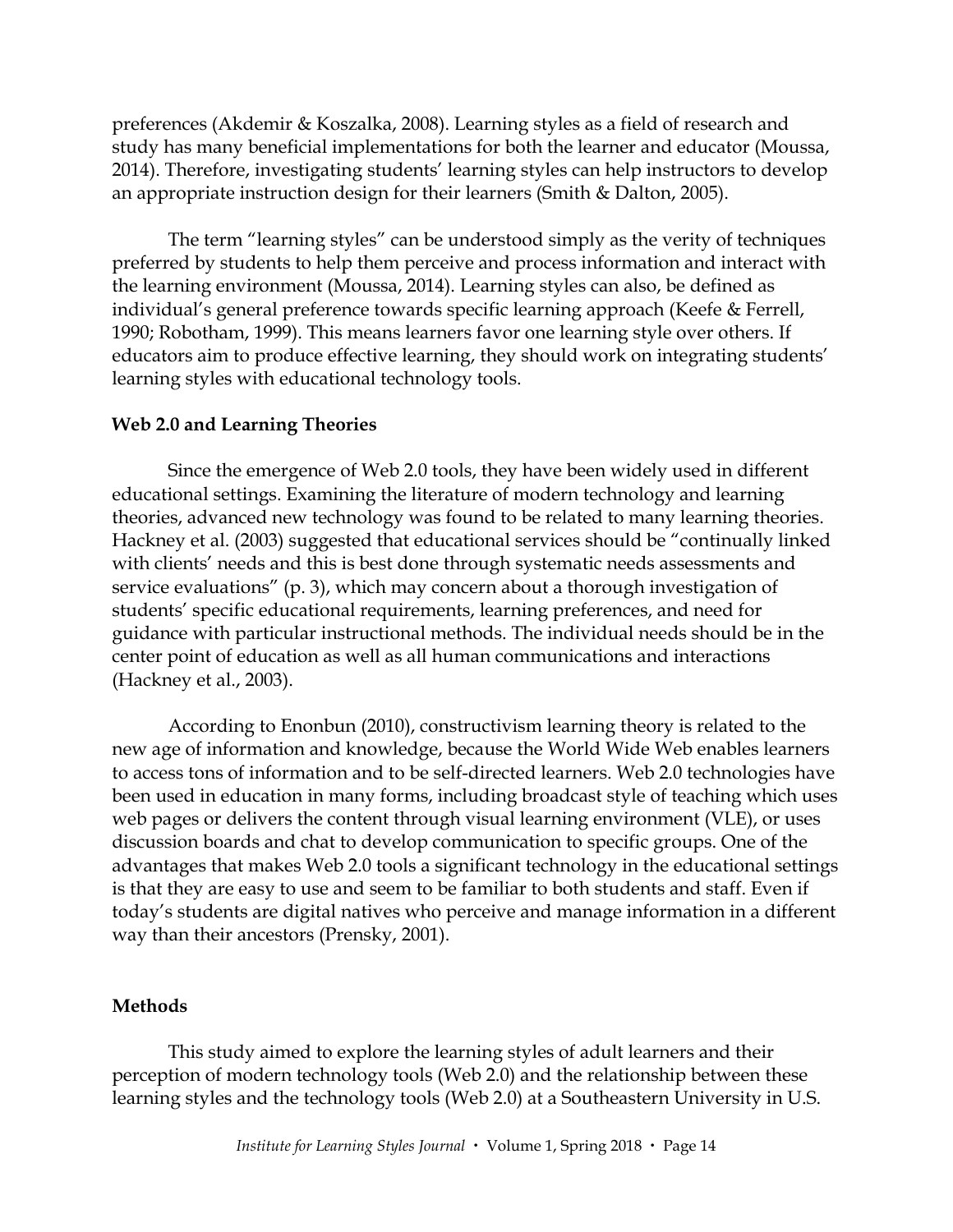in the Spring 2015. The Felder-Solomon Index of Learning Styles (ILS) (1997), the Technology Acceptance Model (TAM) created by (Davis, 1989), and a demographic questionnaire were used to examine the learning styles and the technology perception. All instruments were used in person (paper & pencil) format. Participant students were a representative sample of several colleges from both graduate and undergraduate students.

The researcher visited many classrooms and presented the purpose of the study and then invited participants to contribute to the study. Participants who volunteered to contribute to the study received a packet of information that included: study information sheet, the Index of Learning Styles, the Technology Acceptance Model (TAM), and the demographic questionnaire. All of these items were attached together to ensure the responses of each student are kept together. Also, to facilitate data input, the packets were distributed to the participants either at the beginning or the end of the class period depending on the professor who was teaching the class at that time. The information sheet provided enough information about the study so that each participant is required to provide a consent form to decide whether they intended to participate in the study or not. The completion of all instruments took 15-20 minutes. There were 315 students both males and females contributed to this study with age ranged from 19 to 65 years with an average of 24.1, median of 21, mode of 21, and standard deviation of 7.247. The participants are a representative sample of different ethnicities.

Data analysis was conducted after gathering the information on the Index of Learning Styles (ILS), Technology Acceptance Model (TAM) and the demographic survey. Statistical Package for the Social Sciences (SPSS) version 21.0 was used to examine the students' perceptions of Web 2.0 through descriptive analysis. The online official website of the Index of Learning Styles provided the students' preferred learning styles. The correlation analysis was conducted to examine the relationship between students' learning styles and their perception to modern technology.

The Index of Learning Styles (ILS) consists of 44 questions measuring four domains: the *active/reflective* dimension is related to how individuals process information; the *sensing/intuitive* dimension is related to how individuals perceive information; the *visual/verbal* dimension is associated to the process of information input by individual and the *sequential/global* dimension is associated with the understanding of information (Felder & Brent, 2005; Felder & Silverman, 1998; Felder & Spurlin, 2005). TAM instrument is a five-point Likert-type scale includes three subscales: the perceived ease of use PEOU, the perceived usefulness PU, and the third behavioral intentions BI.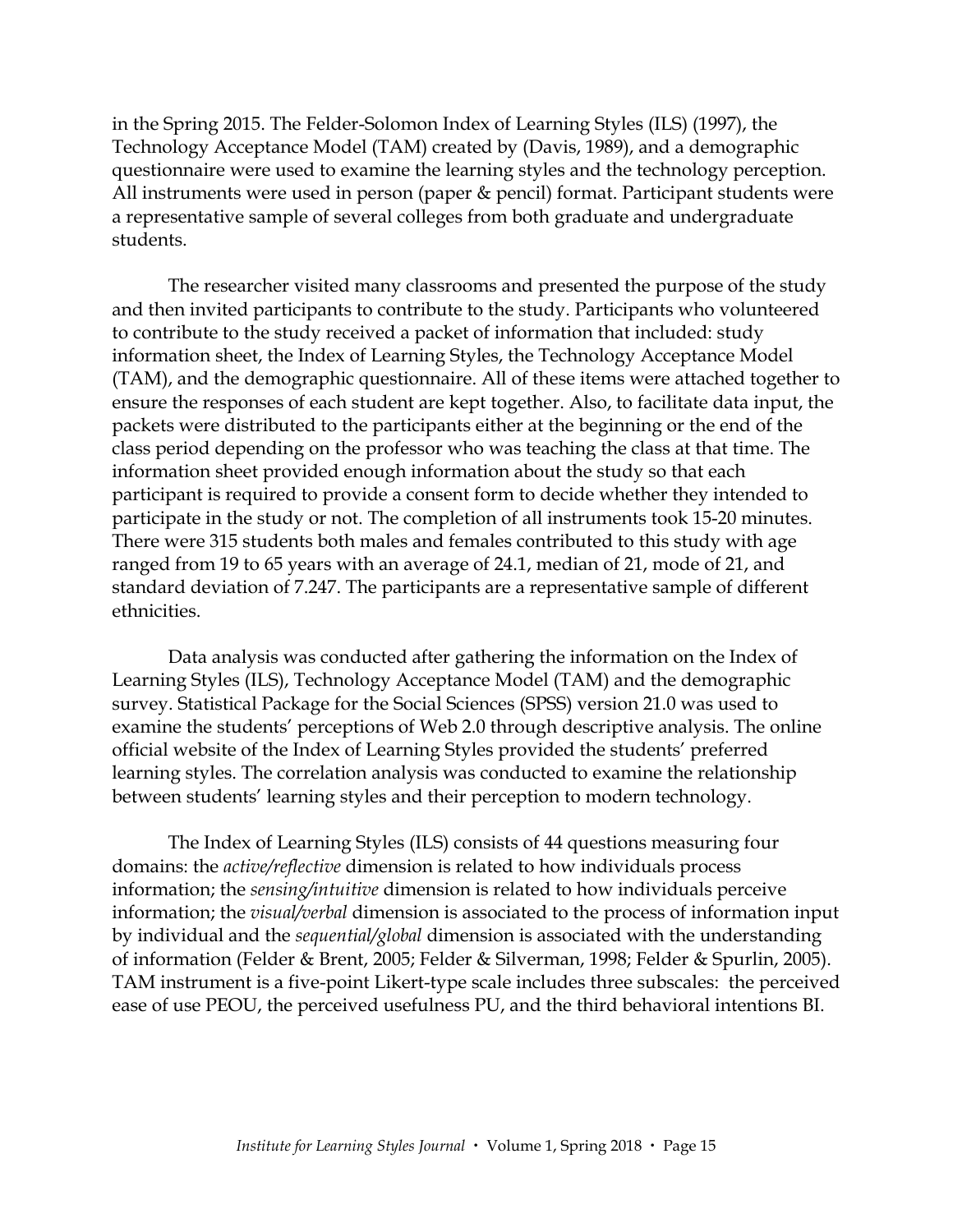#### **Results**

#### *The Reliability of the Measurement*

A Cronbach's Alpha was conducted to examine the internal consistency of the scale. Survey items were then disaggregated by constructs, it showed that for the three subscales PEOU, PU, and BI Cronbach's Alpha were .934, .938, and .914, respectively. For the full TAM *alpha* was .954 which represents a strong reliability, indicating that the scale is adequate to use (see Table 1).

| Table 1     |                                 |            |  |  |
|-------------|---------------------------------|------------|--|--|
|             | The Internal Consistency of TAM |            |  |  |
| Scale       | Cronbach's                      | N of Items |  |  |
|             | Alpha                           |            |  |  |
| <b>PEOU</b> | .934                            | 6          |  |  |
| PU          | .938                            | 6          |  |  |
| BI          | .914                            | 5          |  |  |
| <b>TAM</b>  | .954                            | 17         |  |  |

Descriptive analysis of learning styles revealed that out of the 315 participants there were 175 (56%) active, 140 (44%) reflective, 247 (78%) sensing, 68 (22%) intuitive, 242 (77%) visual, 73 (23%) verbal, 210 (67%) sequential, and 105 (33%) global learners.

Table 2 *Distribution and Percentages of Participants by Learning Styles Domains*

| Domain | Active/Reflective |            | Sensing/Intuitive |        | Visual/Verbal |        | Sequential/Global |     |
|--------|-------------------|------------|-------------------|--------|---------------|--------|-------------------|-----|
|        | Active            | Reflective | Sensing Intuitive |        | Visual        | Verbal | Sequential Global |     |
| n      | 175               | 140        | 247               | 68     | 242           | 73.    | 210               | 105 |
| $\%$   | 56%               | 44%        | 78%               | $22\%$ | 77%           | 23%    | 67%               | 33% |

*N*=315

These results are consistent with the previous results obtained by Jacob and Shoemaker (1993), Kiersey and Bates (1978, 1984), where they found that the American population consists of 75% sensing learners and 25% intuitive learners. In addition, Teevan, Michael and Schlesselman (2011) conducted study using the ILS to examine the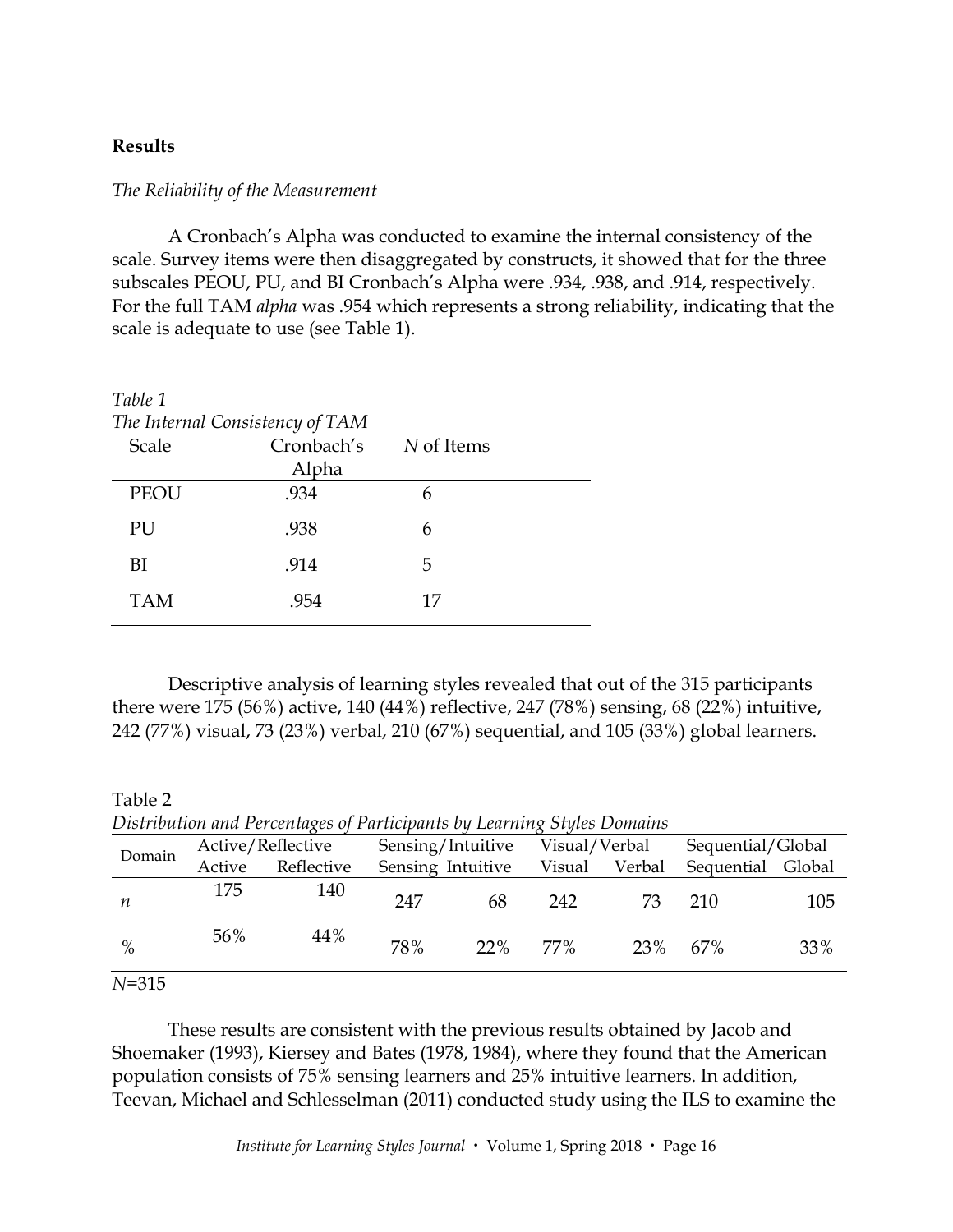learning styles of students at a U. S. School of Pharmacy. They found that 84% out of their 210 participants were sensing learners and 16% were intuitors, 73% were visual and 23% were verbal, 67% were sequential, and 33% were global learners. Also, the results for this study support the findings of Al-Othman (2004) who found that the percentage of the participants of his study was 65% sensing and 35% were intuitive.

Data analysis indicated that the students had a positive perceptions of Web 2.0 technology tools. For the scale of perceived ease of use (PEOU) of Web 2.0 the total score (*M* = 22.50, *SD* = 4.701). For the scale of perceived usefulness (PU) of Web 2.0 (*M*= 20.62, *SD* = 5.426). For the scale of behavioral intention (BI) of Web 2.0 it was (*M* = 17.36, *SD* = 4.455). So the undergraduate and graduate students at the Southeastern University perceived Web 2.0 to be easy to use, useful in studying, and they had a good behavioral intention towards using the Web 2.0 technology in the future.

Table 3 *Summary of Mean and Standard Deviation of participants of TAM measurements.* Variable M SD Perceived Ease of Use 3.75 .783 Perceived Usefulness 3.44 .874 Behavioral Intention 3.47 .891 *N = 315*

Data analysis revealed that there was no correlation between PEOU and the four domains of learning styles: for the learning style domain of active/reflective is not significant ( $r = -0.001$ , the  $p = 0.483$ ); for the sensing/intuitive domain ( $r = -0.013$ ,  $p = 0.407$ ), for visual/verbal, (*r* = .085, *p* = .067); and for sequential/global domain (*r* = .045, *p* = .213). So, the correlation between PEOU and the four domains of learning styles is not statistically significant.

Also, it was found there is no correlation between PU and the four domains of learning styles; ( $r = .011$ , the  $p = .420$ ) for the learning style domain of active/reflective, ( $r = -0.032$ ,  $p = .285$ ) for sensing/intuitive domain, ( $r = .060$ ,  $p = .144$ ) for visual/verbal, and  $(r = .005, p = .464)$  for sequential/global domain. So, the correlation between PU and the four domains of learning styles was not statistically significant.

For BI, there is no correlation between BI and the four domains of learning styles. For active/reflective,  $r = .034$ , the  $p = .271$  is not statistically significant, also for sensing/intuitive domain,  $r = -.047$ ,  $p = .203$ , for visual/verbal,  $r = .040$ ,  $p = .240$ , and for sequential/global domain,  $r = .028$ ,  $p = .310$ . So, the correlation between BI and the four domains of learning styles is not statistically. These results are consistent with the findings of (Cox, 2008) who examined whether there is a relationship exists between students' learning styles and the attitude towards using technology. His study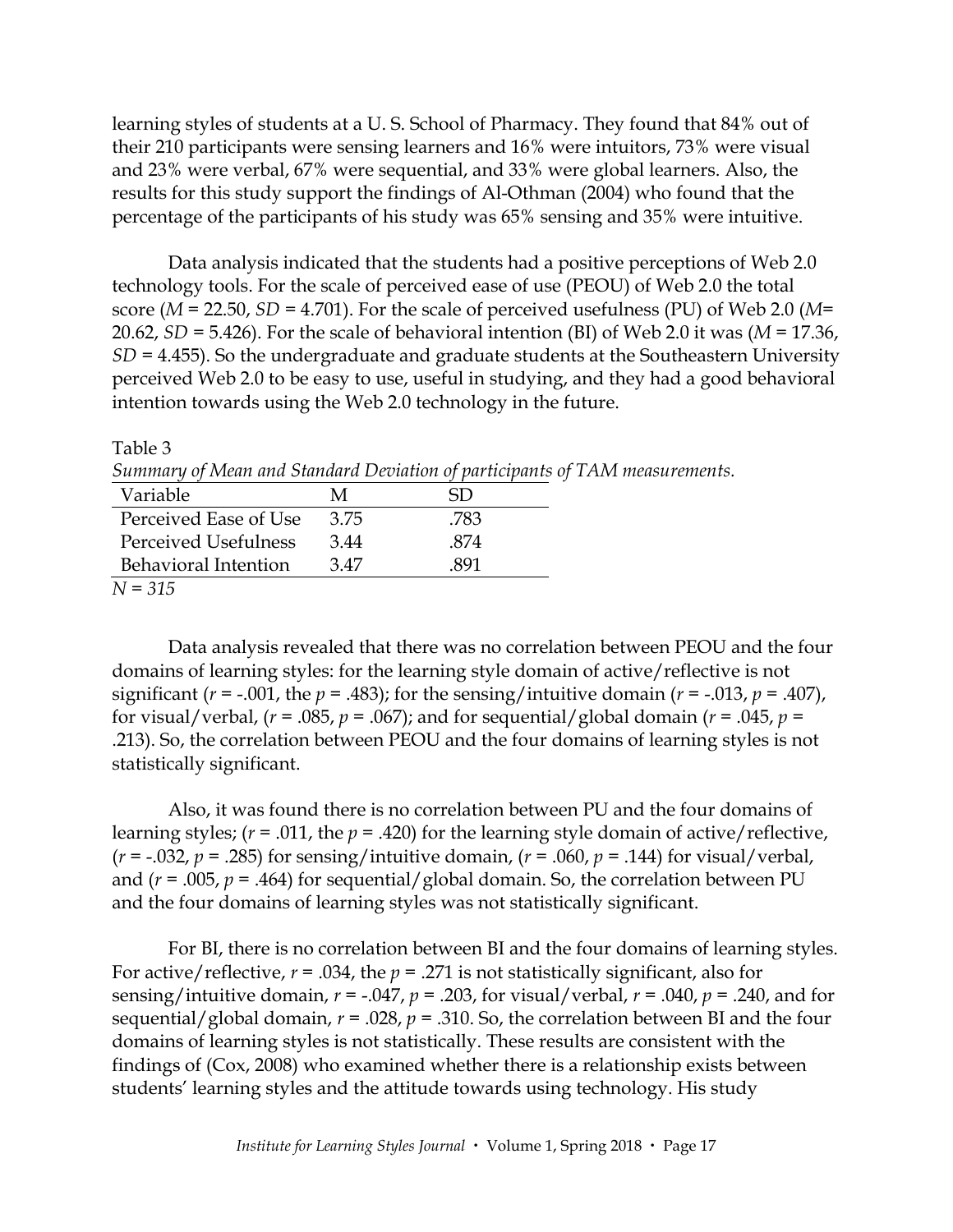demonstrated that there is no relationship between attitude toward the use of technology and students' preferred learning styles. According the previous results, the perceptions of Web 2.0 technology were not correlated with the four domains of learning styles (See Table 4).

| The Correlation among the Domains of Learning Styles and Technology Scores |        |        |        |        |                                       |        |  |
|----------------------------------------------------------------------------|--------|--------|--------|--------|---------------------------------------|--------|--|
|                                                                            | PEOU   | PU     | BI     |        | LS/Active LS/Sensing LS/Visual LS/Seq |        |  |
| PEOU                                                                       |        |        |        |        |                                       |        |  |
| PU                                                                         | $.56*$ |        |        |        |                                       |        |  |
| BI                                                                         | $.71*$ | $.70*$ |        |        |                                       |        |  |
| $LS/Active$ -.00                                                           |        | .01    | .03    |        |                                       |        |  |
| LS/Sensing                                                                 | $-.01$ | $-.03$ | $-.05$ | .15    |                                       |        |  |
| LS/Visual                                                                  | .09    | .06    | .04    | .12    | $-.05$                                |        |  |
| LS/Seq                                                                     | .05    | .01    | .03    | $.18*$ | $.40*$                                | $-.02$ |  |
| $N = 315$                                                                  |        |        |        |        |                                       |        |  |

Table 4<br>The Counslati *The Correlation among the Domains of Learning Styles and Technology Scores*

#### **Discussion**

Technology has infiltrated many aspects of our life. It is beneficial for learners to keep updated with modern technology. There are many factors that may affect the adoption of modern technology. Learning styles tell us how learners perceive, process, and recall information in the learning environment. This study was conducted to explore the learning styles of adult learners and determine whether there is a relationship between students' learning styles and their perception of modern technology. Data analysis revealed that the majority of learners were sensing and visual learners and the participants had a positive perceptions of Web 2.0 technology tools. Correlation analysis showed that there was no correlation between students' learning styles and their perception of modern technology. These results support the findings of (Cox, 2008) who demonstrated that the students' attitude toward the use of technology is not correlated with the students' preferred learning styles. This should be a starting point for more research to be done in order to explain these results. For future research, this study should be replicated with a different population and compare the results for more clarification.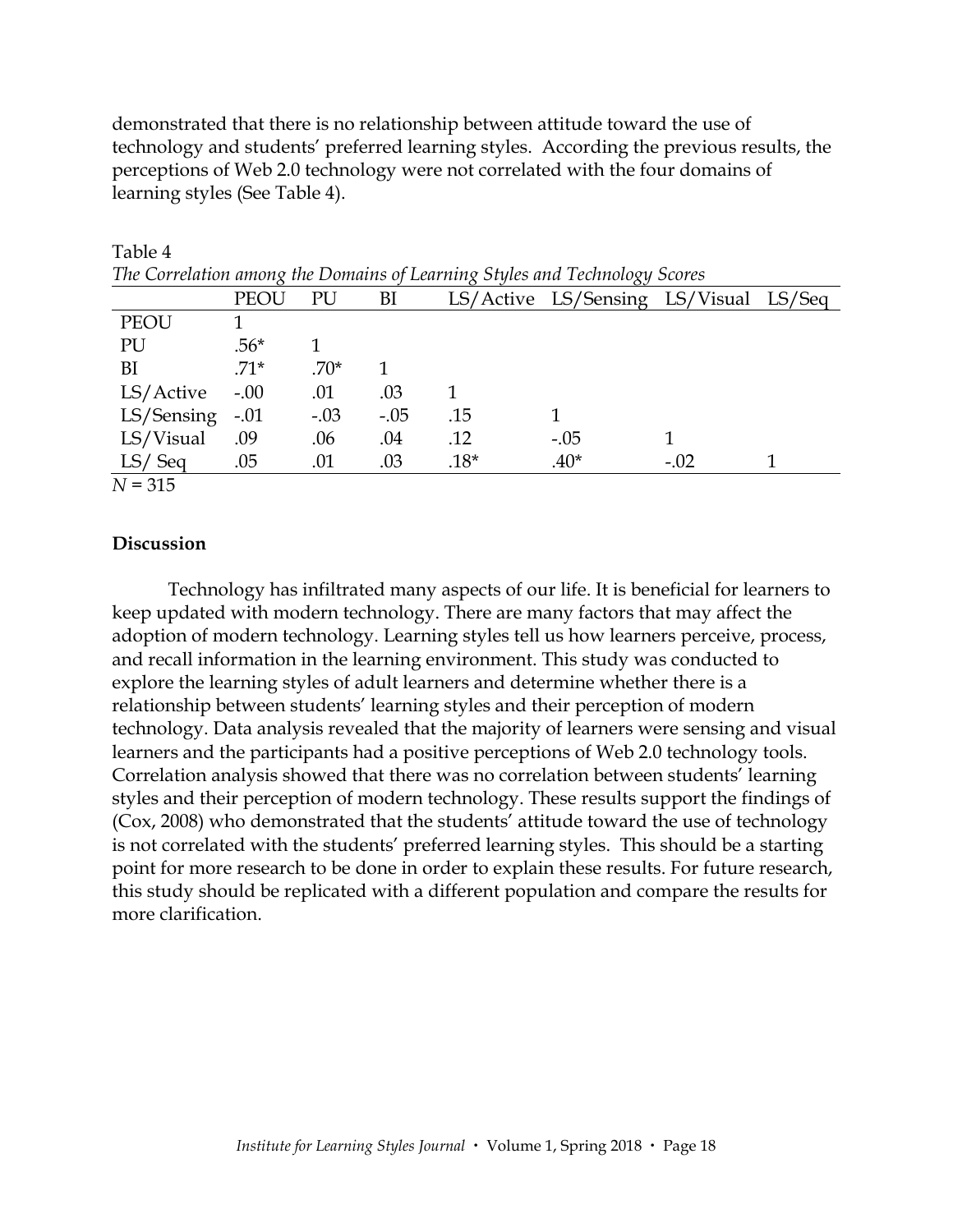#### **References**

- Ajzen, I. (1991). The theory of planned behavior. *Organizational Behavior and Human Decision Processes,* 50, 179-211.
- Ajzen, I. & Fishbein, M. (1980). *Understanding attitudes and predicting social behavior*. Englewood. Cliffs, NJ: Prentice-Hall.
- Akdemir, O., & Koszalka, T. A. (2008). Investigating the relationships among instructional strategies and learning styles in online environments. *Computers and Education,* 50 (4), 1451-1461.
- Al-Othman, N. M. A. (2004). The relationship between gender and learning styles in internet-based teaching-a study from Kuwait. *The Reading Matrix*, 4 (1), 120-136.
- Cassidy, S. (2004). Learning styles: An overview of theories, models, and measures. *Educational Psychology, 24*(4*), 419*–444.
- Chuang, H. (2004). *Sustainable faculty development: Issues in technology for teacher education.* (Doctoral dissertation, Iowa State University). Retrieved from Dissertations & Theses: Full Text. (UMI No. 3136301)
- Cox. T.D. (2008). Learning styles and students' attitudes toward the use of technology in higher and adult education classes. *Institute for Learning Styles Journal*, 1, 1-13.
- Davis, F. D. (1989). Perceived usefulness, perceived ease of use, and user acceptance of information technology. *MIS Quarterly*, 13(3), 319-340.
- Davis, F. D., Bagozzi, R. P. & Warshaw, P. R. (1989). User acceptance of computer technology: A comparison of two theoretical models. *Management Science,* 35(8), 9821003[.http://www.jstor.org/pss/2632151](http://www.jstor.org/pss/2632151)
- Dunn, R. & Dunn, K. (1998). *Practical approaches to individualizing staff development for adults*. Westport, CT: Praeger.
- Enonbun, O. (2010). Constructivism and Web 2.0 in the emerging learning era: A global perspective. *Journal of Strategic Innovation and Sustainability*, 6(4).
- Felder, R. M., & Brent, R. (2005). Understanding student differences. *Journal of Engineering Education,* 94 (1), 57 – 72.
- Felder, R. M., & Silverman, L. K. (1988). Learning and teaching styles in engineering education. *Engineering Education, 78*(7), 674–681.
- Felder, R. M., & Soloman, B. A. (1997). *Index of Learning Styles questionnaire*. Retrieved 19 March, 2015, from<http://www.engr.ncsu.edu/learningstyles/> ilsweb.html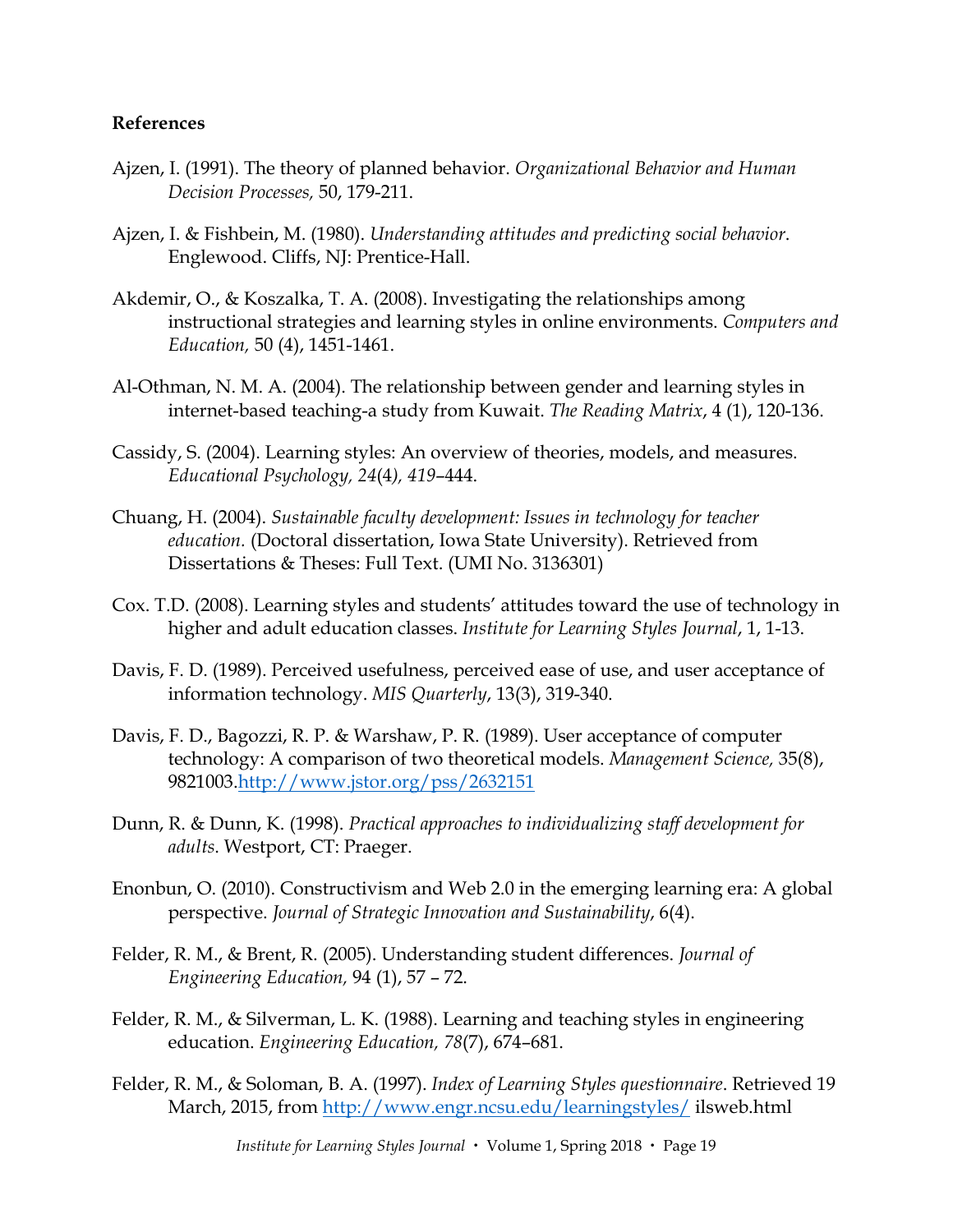- Felder, R.M., & Spurlin, J. (2005). Applications, reliability, and validity of the index of learning styles. *International Journal of Engineering Ed., 21(1), 103-112.*
- Fishbein, M. & Ajzen, I. (1975). *Belief, attitude, intention, and behavior: An introduction to theory and research*. Reading, MA: Addison-Wesley.
- Foot, D. (2000). *Boom, bust & echo: Profiting from the demographic shift in the new millennium*. Toronto: Macfarlane Walter & Ross.
- Hackney, H., Gilbride, D., & Scarborough, J. (2003). Program evaluation: Looking in the mirror. *Counselling and Human Development, 35*(7), 1-18.
- Hemmi, A., Bayne, S., and Land, R. (2009). The appropriation and repurposing of social technologies in higher education. *Journal of Computer Assisted Learning*, 25(1), 19- 30.
- Jacob, B., Shoemaker, N. (1993). The Myers-Briggs type indicator: An interpersonal tool for system administrators. Paper presented at the USENIS System Administration Conference (LISA VII), November, 1993. Retrieved March, 19, 2015, from [http://www.mindspring.com/~nancyshoemaker/nes/mbti/mbtipaper.pdf](http://www.mindspring.com/%7Enancyshoemaker/nes/mbti/mbtipaper.pdf)
- Keefe, W., & Ferrell, B. (1990). Developing a defensible learning style paradigm. *Educational Leadership*, 48(2), 57-61.
- Kiersey, D., & Bates, M. (1978). *Please understand me: Character and temperament types*. Del Mar, CA: Prometheus Nemesis Book Company.
- Kiersey, D., & Bates, M. (1984). *Please understand me: Character and temperament types*. (5th ed). Del Mar, CA: Prometheus Nemesis Book Company.
- Kolb A. & Kolb D. (2003). *Experiential learning theory bibliography*. Cleveland, OH: Experience Based Learning System Inc.
- Liu, S., Liao, H. & Pratt, J. (2009). Impact of media richness and flow on e-learning technology acceptance. *Computers & Education,* 52(3), 599-607.
- Mathieson, K. (1991). Predicting user intentions: Comparing the technology acceptance model with the theory of planned behavior. *Information Systems Research,* 2(3), 173-191.
- Moussa, N. M. (2014). The importance of learning styles in education. *Institute for Learning Styles Journal*, 1, 19-27.